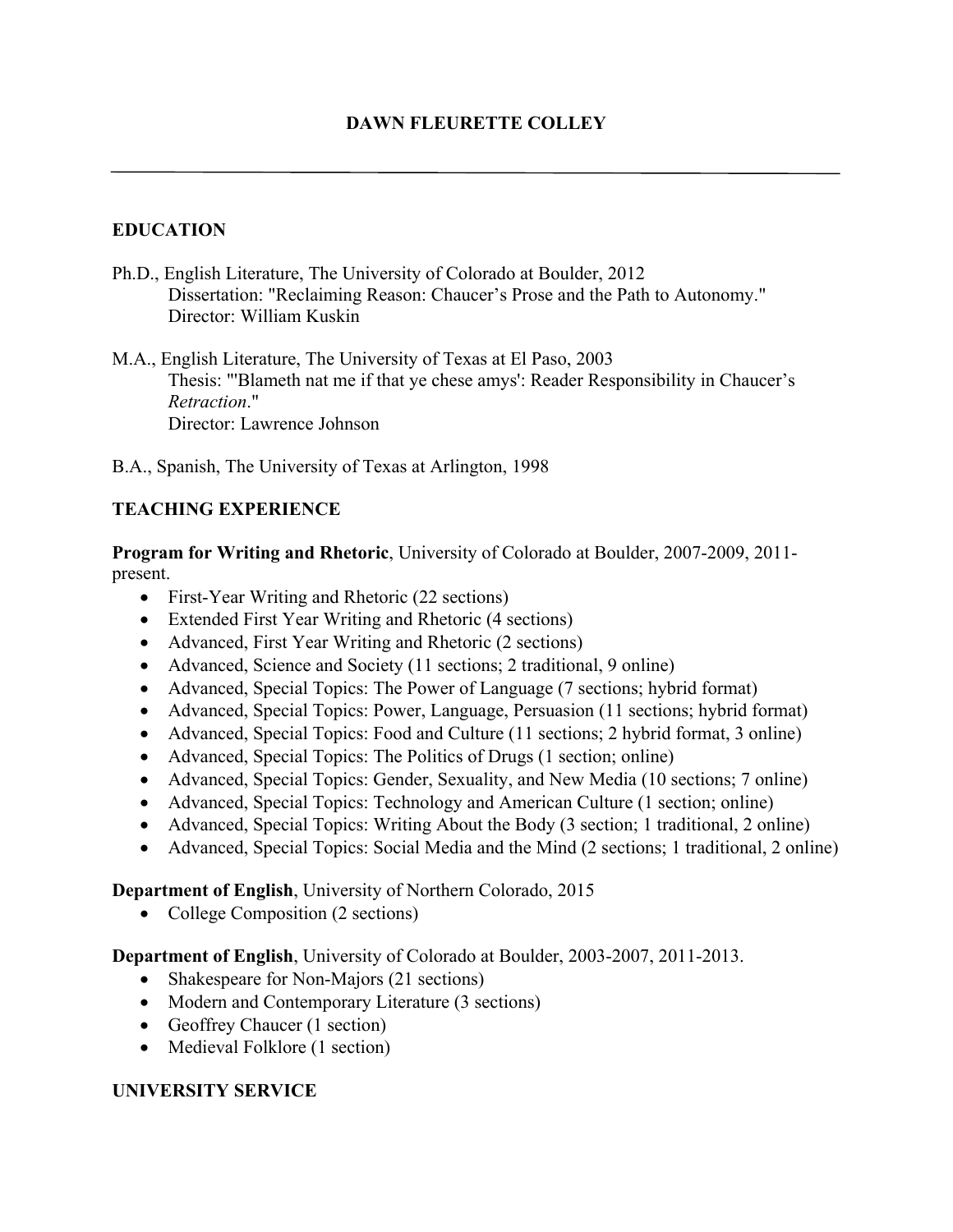University of Colorado (PWR) PWR Liaison to Continuing Education (current) Disciplinary Dialogues (current) Sustainability Committee (current) Creative Nonfiction Committee (current) Faculty Advisor, *Hindsight* (current) TT Search Committee (2019-2020) Lecturer Representative to the Faculty Advisory Committee (2015-2017)

## **TEACHING AND RESEARCH INTERESTS**

Rhetoric; Visual Rhetoric; Digital Pedagogy; Animal Rhetorics; Sustainability; Gender and Sexuality Studies; Contemplative Pedagogy; Digital Storytelling; Chaucer Studies; Medieval Literature; Medieval Science; Medieval Theology; Manuscript Studies; Codicology; British Literature

#### **HONORS AND AWARDS**

ASSETT Faculty Fellowship, 2020-2021.

Lowe Dissertation Fellowship, 2010-2011.

- Ogilvy Travel Research Grant, 2010: Stonyhurst College Library (Stonyhurst), Longleat Library (Longleat), Magdalene College Library (Cambridge), University Library (Cambridge), British Library (London).
- Ogilvy Travel Research Grant, 2008: Bodleian Library (Oxford), Wren Library (Trinity College, Cambridge), St. John's (St. John's College, Cambridge), University Library (Cambridge), British Library (London).

#### **PUBLICATIONS**

#### **Under Review**

"Chaucer's Dialectic of Expectation: *Thopas*, *Melibee*, and the Promise of Effective Listening." (Revise and Resubmit, *Chaucer Review*)

#### **Published**

"Spaces of Intent: Shaping a Physical-Virtual Classroom for a Post-COVID World." *The CEA Critic* 83.2 (July 2021): 105-118.

"Of Twit-Storms and Demagogues: Trump, Illusory Truths of Patriotism, and the Language of the Twittersphere." *President Donald Trump and his Political Discourse: Ramifications of Rhetoric via Twitter*. Ed. Michele Lockhart. Routledge: Taylor and Francis, 2018.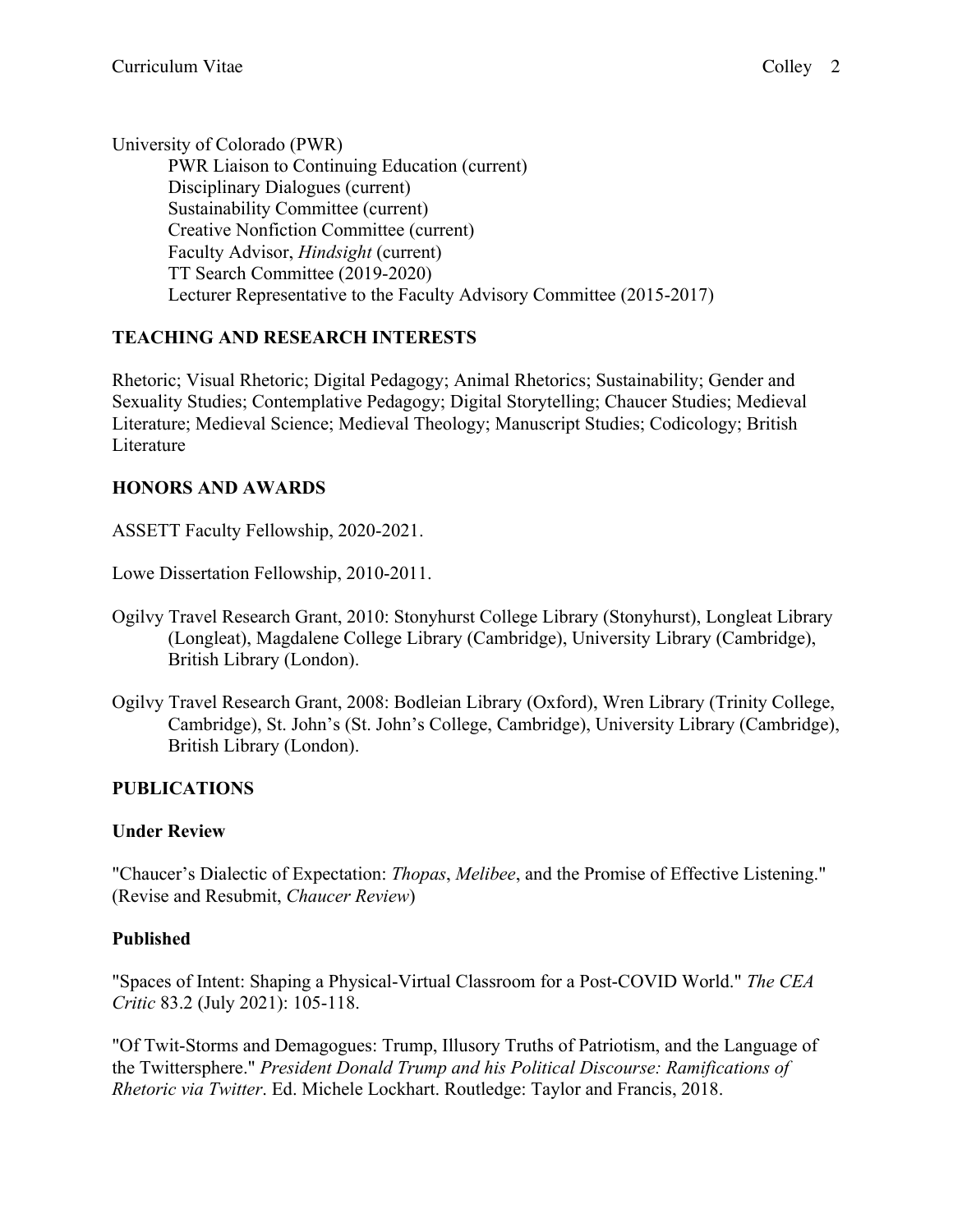"Creating a Martyr: Rhetoric, Chaucer's 'The Prioress' Tale,' and the Death of the 'Litel Clergeon." *The CEA Critic* 78.3 (November 2016): 292-300.

Review of Robert Lee Maril, *Waltzing with the Ghost of Tom Joad: Poverty, Myth, and Low-Wage Labor in Oklahoma*. *Steinbeck Studies* 15.1 (2004): 104-106.

# **INVITED LECTURES AND PRESENTATIONS**

"Morning Mindfulness." Colorado Learning and Teaching with Technology Conference, Boulder, CO, 2020.

"Transforming Hell: The Potential of Knowledge in Chaucer's *Parson's Tale*." University of Texas at El Paso, November 19, 2009.

# **PROFESSIONAL PRESENTATIONS**

"Disentangling the Personal Narrative: The Death of the Past, the Authenticity of the Present." Writing and Wellbeing Conference, Tucson, AZ, 2022.

"Mindful Feedback: Contemplative Strategies and Student Belonging." Colorado Learning and Teaching with Technology Conference, Boulder, CO, 2021.

"Diving Deep: Mindfulness and Presence in Online and Distance-Based Classes." UCCS Teaching and Learning Conference, Colorado Spring, CO, 2021.

"Depth and Intention: Contemplative Approaches to Online and Remote Learning." Online Pedagogy Café, Boulder, CO, 2020. Co-presenter: Geoff Rubinstein.

"Mindful Habits: Contemplative Practices in Online Classes." Colorado Learning and Teaching with Technology Conference, Boulder, CO, 2020.

"Gender, Sexuality, and the Inclusive Classroom." Reading to End Racism, Boulder, CO. 2018.

"Listening for Inclusion: Can You Hear Me Now?" Diversity and Inclusion Summit, "Building the Roadmap: 'Finding Our Way.'" Boulder, CO. 2017. Co-presenter: Alex Fobes.

"In, Out, Around, and Through: Using Words to Shape Inclusive Spaces." Intersections: Race, Gender and Sexuality in Research and Teaching, Boulder, CO, 2016. Co-presenters: Damian Doyle and Alex Fobes.

"Creating a Martyr: Rhetoric, Chaucer's 'The Prioress' Tale,' and the Death of the 'Litel Clergeon." College English Association, Denver, CO, March, 2016.

"Judging Authority: Prudence, Melibee, and the Demonstration of Social Wisdom." Texas Medieval Association, Austin, TX, October 2009.